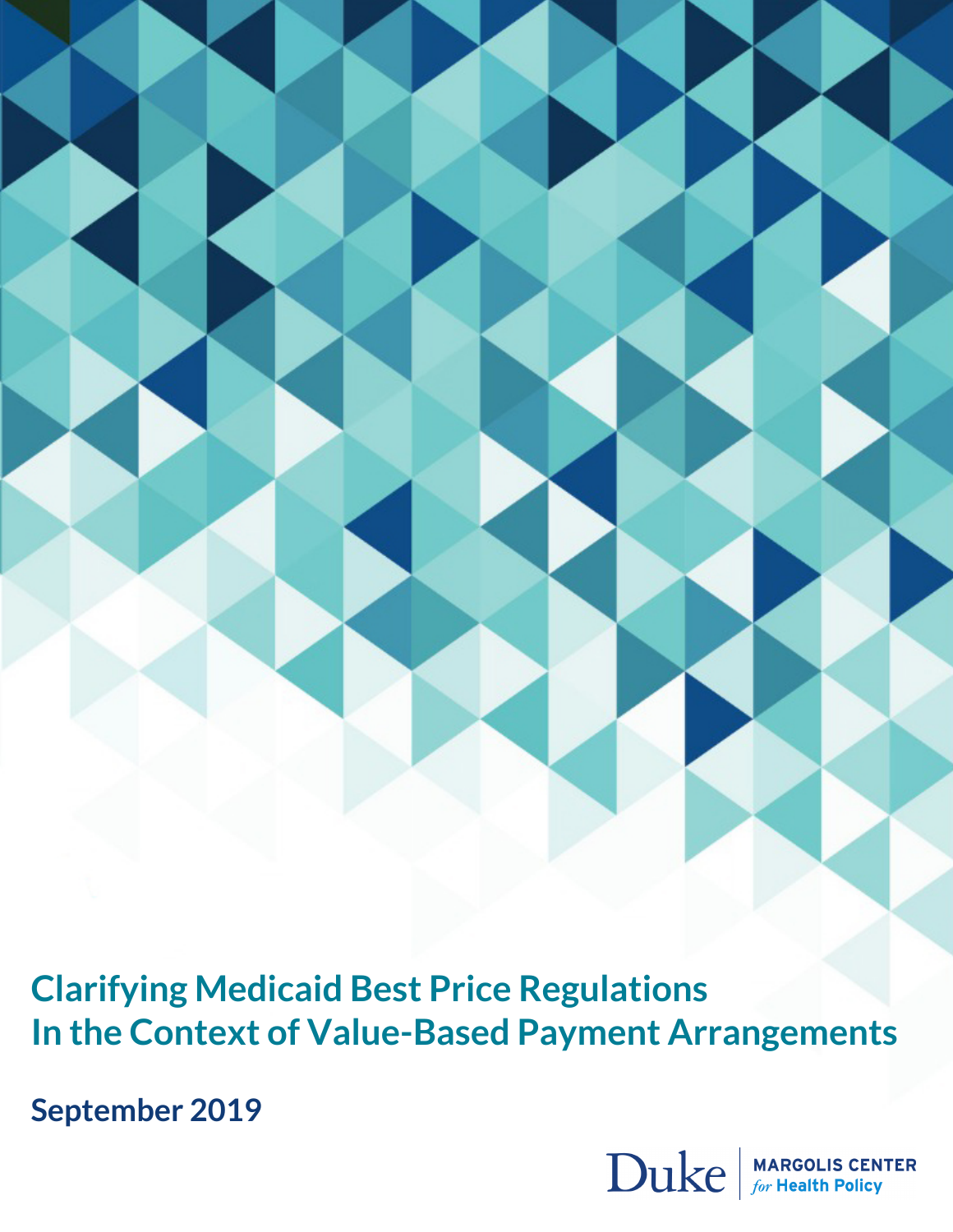

## Clarifying Medicaid Best Price Regulations In the Context of Value-Based Payment Arrangements

#### **Key Themes**

- Medicaid Best Price plays a critical role in achieving relatively low fee-for-service (FFS) drug prices in Medicaid, yet has become a barrier to innovative payment models such as valuebased payment arrangements involving pharmaceuticals.
- Using its existing authority, CMS could issue regulatory clarifications for applying Medicaid Best Price to value-based payment arrangements, including two clarifications to the bundled sales provision and the free goods exception to Best Price.
- These clarifications would help encourage the development of innovative value-based payment arrangements without creating an exemption from Best Price reporting, allowing states to continue to benefit from the lowest available marketplace prices.

### Authors

**Nitzan Arad**, Research Associate, Duke-Robert J. Margolis, MD, Center for Health Policy, Duke University

**Thomas Barker,** Partner and Co-Chair, Healthcare Practice, Foley Hoag

**Gregory W. Daniel**, former Deputy Director, Duke-Robert J. Margolis, MD, Center for Health Policy and Clinical Professor, Fuqua School of Business, Duke University

**Marianne Hamilton Lopez**, Research Director, Duke-Robert J. Margolis, MD, Center for Health Policy, Duke University

**Mark B. McClellan**, Director, Duke-Robert J. Margolis, MD, Center for Health Policy and Robert J. Margolis, MD Professor of Business, Medicine and Health Policy, Duke University

**Christian Springer**, Associate, Foley Hoag LLP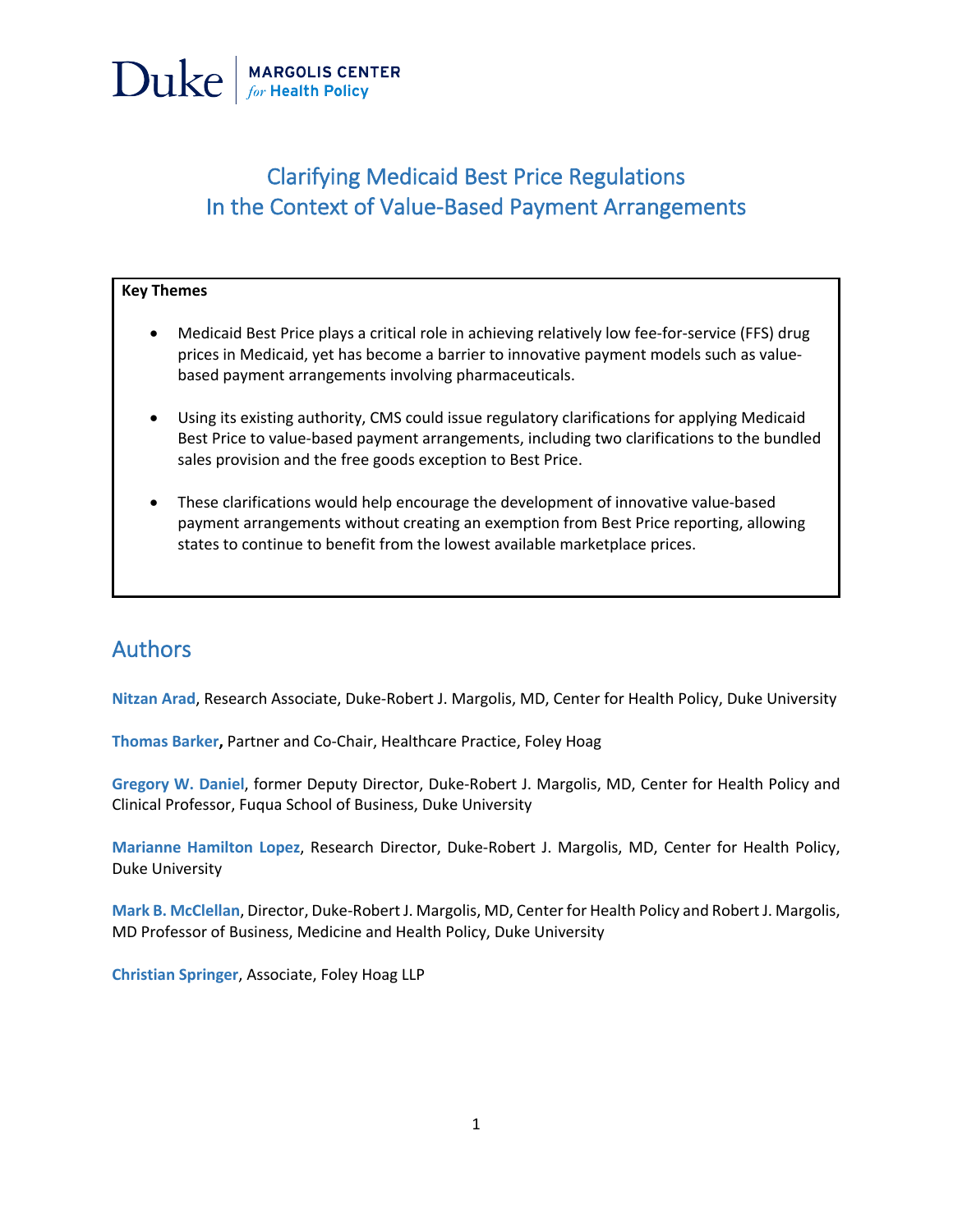## Introduction

The Medicaid Best Price (MBP) policy requiring drug manufacturers to give Medicaid programs the lowest price among purchasers (with a few exceptions) plays a critical role in achieving relatively low fee-for-service (FFS) drug prices in Medicaid. However, its current interpretation has been widely cited as a substantial barrier to the adoption of alternative payment models for drugs that shift away from FFS reimbursement. For example, if a Value-Based Payment (VBP) arrangement ties payments to outcomes,<sup>1</sup> a very low payment for a particular patient in which a treatment does not work could become a new MBP for all patients – even if it only applies to a non-representative subset of patients in the drug payment contract.

In this paper, developed by the Duke-Margolis Center for Health Policy, with guidance from its Valuebased Payment for Medical Products Consortium, we describe how the Centers for Medicare and Medicaid Services (CMS) could use its existing statutory authority to provide clarifications for applying MBP to VBP models, without compromising the key goal of MBP. Specifically, we focus on CMS' interpretation of the bundled sales provision, which requires that discounts on all drugs in the bundle are allocated proportionately across the undiscounted value of the products for MBP reporting, in the context of VBP arrangements. We argue that a low price paid for a patient with a poor outcome as an element of an outcome-based contract for a covered population does not accurately reflect the "unit price" for the drug in that population. Rather, that particular drug price should be "bundled" with other prices for the population – including the mix of higher payments when the drug achieves its performance goal. This approach is consistent with past examples of how MBP should be calculated in the context of bundled drug pricing contracts and, importantly, does not create an exemption of VBP arrangements from MBP reporting; indeed, if the resulting average price of the drug for patients in the VBP arrangement is lower than in other contracts, then that lower price will be the MBP. Rather, this clarification of existing regulations is intended to update the concept of bundled sales to accommodate VBP arrangements, and to increase legal certainty for payers and manufacturers who seek to enter VBP arrangements, without restricting the statutory intent of MBP to enable a population of Medicaid recipients to get the best price that is offered in the marketplace. Additionally, we consider the role of the limited free goods exception in interpreting the MBP requirements.

Below, we outline the basis for CMS' statutory authority to revise its interpretations regarding the bundled sales provision and free goods flexibilities to MBP. These potential revisions would reduce uncertainty about the implications of VBP arrangements for manufacturers and payers, while still preserving the role of MBP to achieve the lowest net drug prices for Medicaid populations.

 $1$  Another example for a model that has significant MBP implications, depending on the payer involved, is the drug subscription model, where a payer pays a flat amount for unlimited access to the therapy over a pre-defined period of time.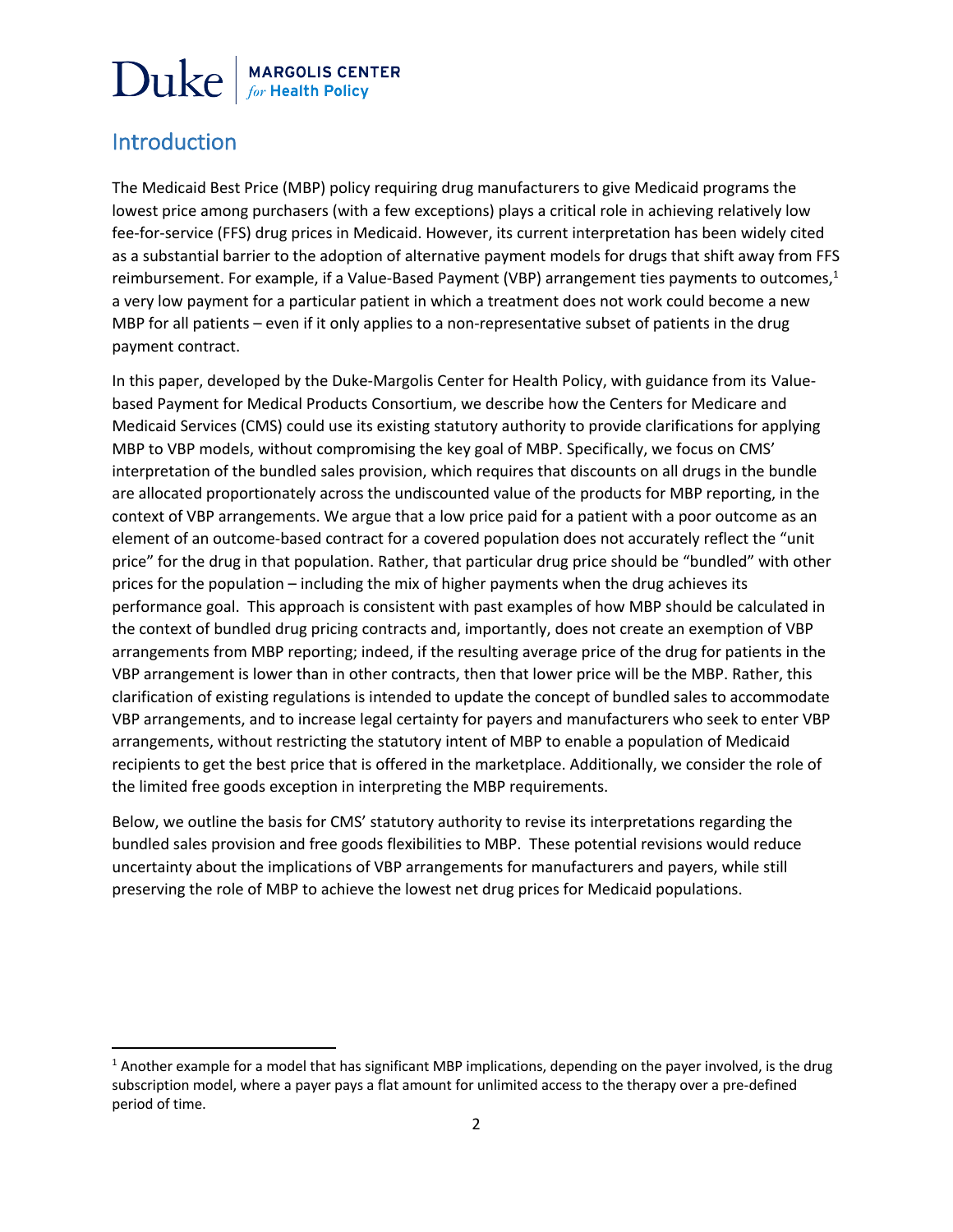## The Bundled Sales Provision

#### *Background*

As part of their reporting obligations under the Medicaid Drug Rebate Program (MDRP), manufacturers must report their Average Manufacturer Price (AMP) for each covered outpatient drug (COD) on a quarterly basis by National Drug Codes (NDCs). Existing regulations already require calculation of a weighted-average price for certain "bundled sales". For drugs purchased in contracts that meet the bundled sale definition, manufacturers must determine the total value of all the discounts on all drugs in the bundle and allocate those discounts proportionately across the undiscounted value of the products that were part of the bundled sale. The results of this "unbundling" calculation are then included in AMP and MBP.

The bundled sales definition (hereinafter "bundled sales provision") is a regulatory construct and not explicitly mentioned in section 1927 of the Social Security Act, which governs the MDRP with MBP and AMP reporting. Rather, the bundled sales provision reflects a regulatory understanding that AMP and MBP must reflect market conditions and corresponding contractual arrangements when multiple drug prices are grouped in a single bundle.<sup>2</sup>

In particular, CMS defines a "bundled sale" in regulations to mean:

[A]ny arrangement regardless of physical packaging under which the rebate, discount, or other price concession is conditioned upon the purchase of the same drug, drugs of different types (that is, at the ninedigit national drug code (NDC) level) or another product or some other performance requirement (for example, the achievement of market share, inclusion or tier placement on a formulary), or where the resulting discounts or other price concessions are greater than those which would have been available had the bundled drugs been purchased separately or outside the bundled arrangement. $3$ 

Thus, a bundled sales arrangement *does not* exist if:

- 1) A discount or price concession is established independently for each product within the contract;
- 2) The purchase price under the contract is not contingent upon any other product in the contract or upon some other performance requirement (such as the achievement of market share or inclusion or tier placement on a formulary); and
- 3) The discount provided for any product under the contract is no greater than if the product was purchased outside of the contract.4

 $2$  72 Fed. Reg. 39141, 39159 (July 17, 2007) ("It has always been our policy that AMP and best price must be adjusted to reflect discounts offered in bundled sale arrangements to those entities included in the determination of AMP and best price.")

<sup>3</sup> 42 C.F.R. § 447.502.

<sup>4</sup> 81 Fed. Reg. 5169, 5182 (Apr. 01, 2016).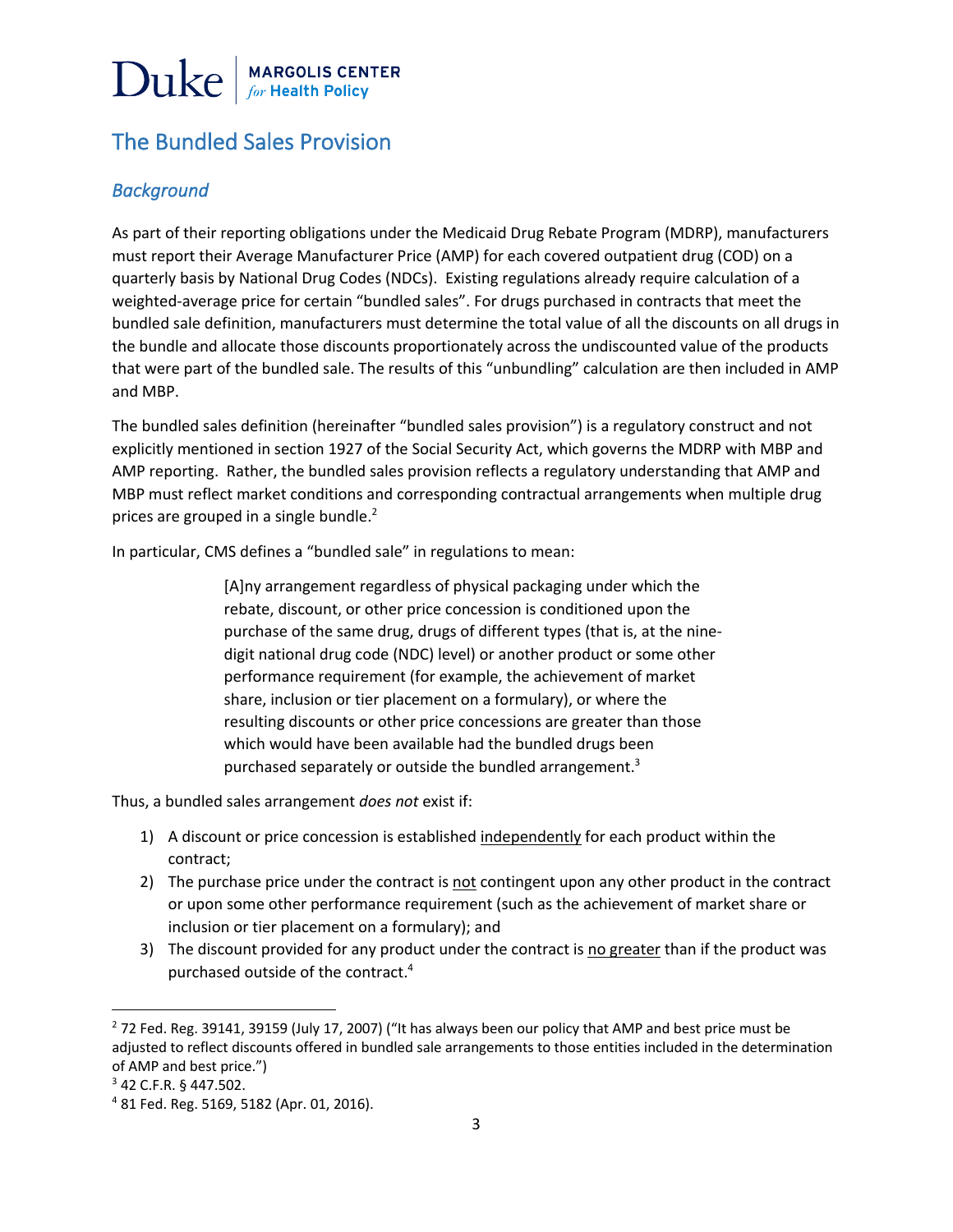In a 2007 rulemaking, CMS provided the following illustrative example of how to allocate pricing in a bundled sale involving multiple products. The example illustrates how to distribute a jointly-determined rebate across drug products sold under a single bundled contract:

> "Products A and B are sold under a bundled arrangement and have a combined bundled discount equal to \$200,000 on total undiscounted sales of \$1 million. If Product A has undiscounted sales of \$600,000 and product B has undiscounted sales of \$400,000, the manufacturer would allocate 60 percent of the combined bundled discount to Product A when calculating AMP. Forty percent of the combined bundled discount would be allocated to Drug B. The effective unit price of each product would be calculated by subtracting the discount allocated to each drug product (\$600,000 − \$120,000=\$480,000 for Product A; \$400,000 − \$80,000= \$320,000 for Product B) and dividing the result by the number of units for each drug product in the bundled sale."5

CMS has clarified that it would treat as a bundled sale a contingent discount involving a situation where a manufacturer must achieve a certain market share (i.e., performance requirement) of the product in one quarter for the purchaser to receive a discount in the second quarter.<sup>6</sup> That is, a single drug contract extending over two time periods also requires constructing a weighted average for the unit drug price. While CMS has not yet issued a clarifying example for value-based contracts, a logical extension of these bundled sales examples to the VBP contract setting would suggest an equivalent weighted-average calculation of the rebate for MBP reporting – *only* when the different drug prices are bundled together in a single contract for a covered population.

#### *Proposed Clarification*

VBP contracts require the bundling of a higher net price when a drug works, with a lower net price when it does not. Manufacturers and commercial payers are concerned that the unit price would effectively be "un-bundled" for MBP reporting in such contracts. If the outcome-based contract is a substantial shift away from FFS payment, the very low "unbundled" net price for the patient who experienced the worst outcome could be interpreted as a new low MBP, even though it only occurs as one component of the outcome-based contract. That would diverge from the intent of the bundled sales provision.

Instead, we propose that the MBP should be calculated as a weighted average across the different drug prices included in the single bundled contract. That is, in the context of VBP contracting, the bundled sales provision would allocate the price for a product across sales and across different reporting periods for a population under the same contract (e.g., the outcome-based prices across multiple quarters if an outcome is tracked quarterly).

While manufacturers have occasionally approached CMS to ensure that their VBP arrangements meet the bundled sales provision, clarification from the agency is needed to increase the contracting parties'

<sup>5</sup> 72 Fed. Reg. 39142, 39158 (July 17, 2007).

<sup>6</sup> *Id.*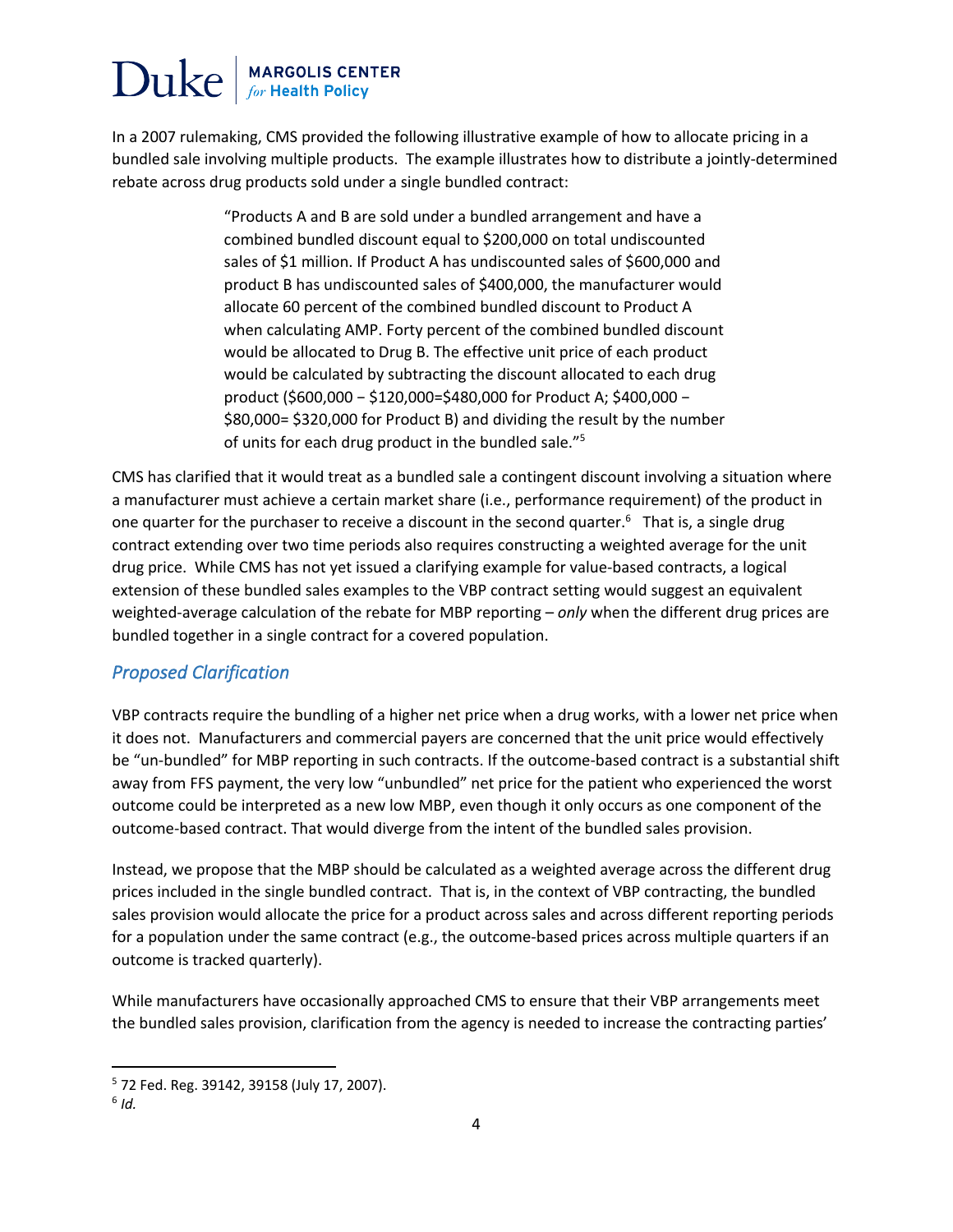confidence in applying it to these arrangements. Such a clarification from CMS on this issue would not require a change in the regulations. It could be achieved by the issuance of sub-regulatory guidance such as a manufacturer release, setting forth the parameters of a bundled sales approach to price reporting under VBP contracts.

This CMS clarification would need to address two components of its existing bundled sales policy:

#### Clarifying "Performance"

The first involves clarifying that the term "performance requirement" may include the performance of the product itself in the form of an outcome, as opposed to simply the performance of the contracting parties. Currently, the examples that CMS identifies as "performance requirements" tend to describe performance obligations between the parties themselves. For instance, when the manufacturer conditions a discount on the placement of its product on a formulary—it is the "performance" of placing the drug on the formulary that triggers the discount. Similarly, when a manufacturer conditions a discount on the purchaser achieving a certain market share for a given product—it is the "performance" of the purchaser achieving the specified market share (through any variety of means) that triggers the discount.

Rather than describing "performance" as something the contracting parties "perform," CMS could clarify that the performance of the *product* can also characterize a "bundled sale", thereby allocating the MBP across the population that may experience different outcomes and thus prices. For instance, as part of a VBP contract, the manufacturer may agree to offer a 50% discount on Product A if Product A fails to achieve X clinical outcome over the course of Y period. The "performance" in this case would be whether or not Product A itself fails to achieve X clinical outcome over Y period. But rather than applying the full 50% discount to a single sale for the purposes of price reporting (and increasing mandatory rebates while triggering MBP), the manufacturer would be able to average out the number of sales that trigger the 50% discount across all of its aggregate sales of Product A under the contract.

Continuing this example, suppose Product A costs \$100. The manufacturer treats 100 patients with Product A, for a total of \$10,000 with a contingent discount of 50% for each product that fails to satisfy X clinical outcome during Y period. Under the proposed clarification, if the treatment of 30 patients who receive Product A fails to satisfy X clinical outcome during Y period, then the manufacturer provides a discount of 50% for the products used by those patients. But for the purposes of price reporting, the manufacturer averages this 50% discount across all of its Product A sales under the contract, which results in a weighted average price of \$85 for Product A {([100x70] + [50x30]) / 100}. The "discount" reported to CMS for Product A as part of the bundled sale is 15% (100-85/100). Importantly, the 15% discount does not reset MBP in a manner that is out of line with the discount received by the population of patients covered by the contract, in which most in the covered population did achieve the outcome. This weighted average reflects the net price per unit that the purchaser actually paid, not the \$50 price for the subset of patients who did not achieve the contracted outcome.

As this example shows, the weighted average approach, as is used in the case of other government price reporting calculations (e.g., Average Manufacturer Price) reflects the reality of how VBP arrangements are executed.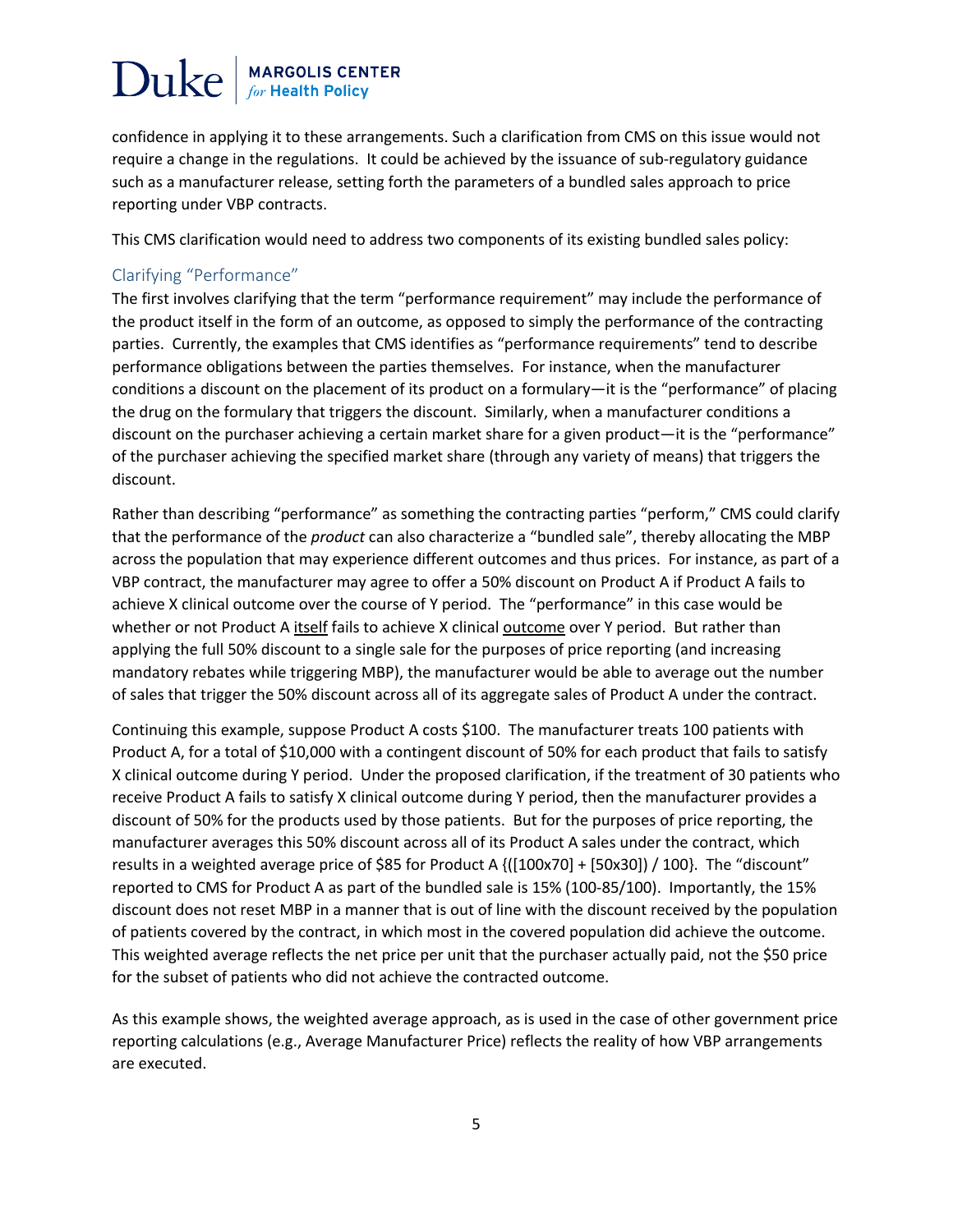In some cases, such as for a gene therapy for a very rare condition, a single contract may not cover enough patients to mitigate the potential for large variations to occur in average net price and thus in the bundled MBP. If the number of patients covered by an individual contract is so low as to make the average price unreliable, MBP could potentially be calculated over a set of contracts with similar or identical discount/outcome provisions to determine MBP more reliably.

#### Clarifying number of products for a "bundle"

The second clarification effectively enables the scenario above and explains that a bundled sale does *not*  require more than one product as long as the sale contains a performance requirement, which as described above, could include the performance of the product itself in achieving specified outcomes. Currently, the examples that CMS has identified for illustrating the performance requirement element of a bundled sale arrangement seem to involve, in one form or another, the sale of two different products. Yet in other descriptions, CMS suggests that bundled sales could involve only a single type of drug.<sup>7</sup> Restricting bundled sales to two or more product types unnecessarily limits the type of bundled sales arrangements that might leverage an outcome-based performance requirement, particularly if the manufacturer only has a single product on the market or coupling the sale of two distinct products is simply not feasible or appropriate.

#### Summary: Bundled Sales Clarification for Value-Based Payment Contracts

In summary, the two clarifications described above with respect to the bundled sales provision more accurately reflect net prices paid under VBP contracts, will improve certainty, and will encourage the development and adoption of VBP contracts for drugs and biologicals that feature more substantial links to outcomes, while still retaining intended MBP protections for Medicaid programs. Below we propose revisions in red to the current regulatory definition § 447.502 for "Bundled sale":

> *"Bundled sale* means any arrangement regardless of physical packaging under which the rebate, discount, or other price concession is conditioned upon the purchase of the same drug, drugs of different types (that is, at the nine-digit national drug code (NDC) level) or another product or some other performance requirement (for example, the achievement of market share, inclusion or tier placement on a formulary, or the product's achievement of pre-specified clinical or cost outcomes), or where the resulting discounts or other price concessions are greater than those which would have been available had the bundled drugs been purchased separately or outside the bundled arrangement.

> (1) The discounts in a bundled sale, including those discounts resulting from a contingent arrangement, are allocated proportionally to the total

<sup>7</sup> 72 Fed. Reg. at 39158 ("A contingent arrangement involving drugs with different NDC-9s constitutes a bundled arrangement. A contingent arrangement involving drugs that share the same NDC-9 may constitute a bundled sale or volume discount. For these types of arrangements, the aggregate value of all the discounts must be allocated proportionately to all drugs within the bundled or volume discount arrangement.").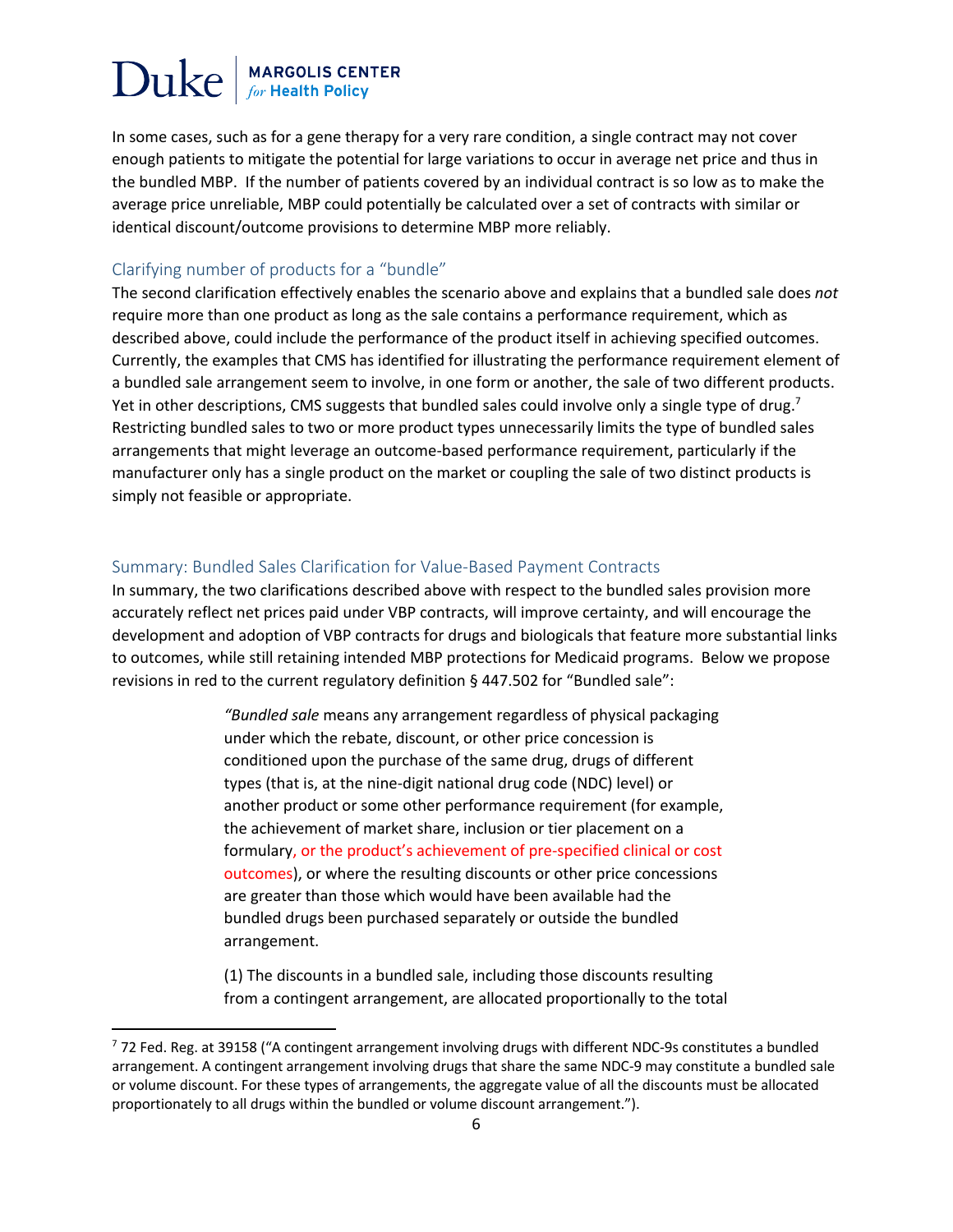## $\operatorname{Duke}|_{\scriptscriptstyle\it for\,Health\,Policy}$

dollar value of the units of all drugs or products sold under the bundled arrangement.

(2) For bundled sales where a single drug is discounted based on an outcome-based (clinical or cost) performance requirement, the average discount across all sales for the product under a given contract represents the reportable discount for that product.

(3) For bundled sales where multiple drugs are discounted, the aggregate value of all the discounts in the bundled arrangement must be proportionally allocated across all the drugs or products in the bundle."

Finally, an extension of this regulatory clarification may be needed to allow manufacturers to accurately calculate MBP in long-term VBP contracts when the "actual" price of the drug will not be known until after the 3-year restatement window in which manufacturers may correct their initial MBP reporting. In VBP contracts, initial MBP reporting could be based on a best estimate of the rate of meeting the outcome-based goal, and MBP corrections could be made under the current MBP reporting rules for up to the existing regulatory MBP restatement window of 3 years (12 quarters) after the initial drug sale. In many cases, it is likely that evidence accumulated in those first three years will help improve the reported net price. However, some outcome contracts may extend for longer periods. As CMS currently allows manufacturers, under certain circumstances, to request to restate their MBP after the 12-quarter deadline outlined in regulations,<sup>8</sup> it could add to this list of circumstances situations where the price adjustment is a consequence of an outcome-based contract. Alternatively, it could adopt a best estimate of the longer-term net price based on an independent actuarial determination using the available evidence on the product's performance.

### The Free Goods Provision

#### *Background*

CMS codified the statutory free goods provision as follows: "Best price excludes ... free goods, not contingent upon any purchase requirement."<sup>9</sup> CMS has not discussed the "free goods" exception to MBP in much detail. In the 2016 Covered Outpatient Drug Final Rule, CMS mentioned the free goods MBP exception only in passing in the context of discussing free goods provided by manufacturers to

 $842$  C.F.R. § 447.510(b)(1).

<sup>9</sup> 42 C.F.R. § 447.505(c)(13).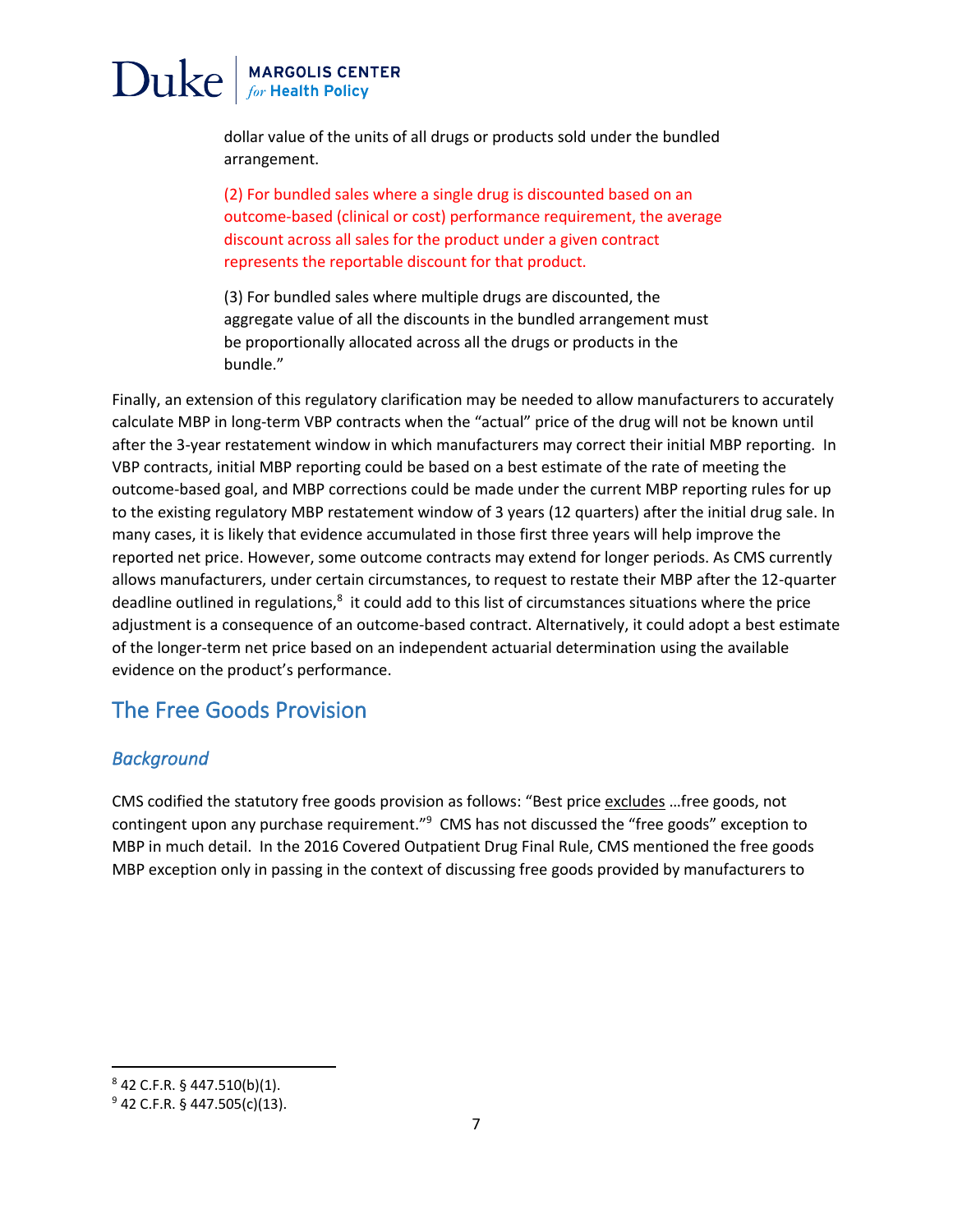patients.<sup>10</sup> In addition, CMS stated that they would issue further guidance, but this has not yet been released by the agency. $11$ 

#### *Proposed Clarification*

The free goods exception to MBP can be a further resource for manufacturers and commercial payers that enter into VBP arrangements in which they effectively provide a 100 percent refund because of a product's failure to meet pre-specified clinical or cost outcomes. However, CMS' current lack of clear guidance on the free goods exception in the context of VBP arrangements contributes to a general reluctance by the contracting parties to interpret the free goods exception as a basis for providing 100 percent refund guarantees.

CMS could explicitly clarify that the free goods exception to MBP applies in situations where the manufacturer provides a 100 percent rebate to the purchaser because the product fails to meet prespecified outcomes (e.g., clinical, total costs of care over an episode of care). Arguably, such an arrangement constitutes a "free good" because it is not "contingent upon any purchase requirement". In order to receive Product A for free, the purchaser is not required to make any other purchase from the manufacturer. It is the success or failure of Product A itself that determines whether the product is free, not the purchase of a product. Since the actual outcome may not be observed for some time, the manufacturer could be prohibited from collecting payment from the purchaser until the clinical or cost outcomes have been measured, so there is no purchase at all for the drug that fails to meet the target.

One potential counterargument to this proposed clarification is that such a payment arrangement does not involve "free goods" because the purchaser only receives Product A for free if they agree to "contingently purchase" Product A in the event the product is successful in meeting the pre-specified outcomes. Instead, we argue that receiving Product A for free and purchasing Product A are mutually exclusive outcomes. The purchaser cannot be assured that it will receive Product A for free if it agrees to "purchase" Product A. Arguably, the free goods exception is designed to apply to "contingent purchase" scenarios where the purchaser *invariably* receives Product A so long as they purchase X quantity of Product A, or if they purchase X quantity of some other product within the manufacturer's portfolio.

In summary, to lend certainty to the regulatory environment around applying the free goods exception for VBP contracts, CMS could clarify that the free goods exception to MBP applies when a manufacturer provides a product for free if pre-specified outcomes are not met. In such contracts, manufacturers must not condition the purchase of the product on any other purchase requirement, such as the

<sup>&</sup>lt;sup>10</sup> 81 Fed. Reg. at 5254. ("Furthermore, we are finalizing § 447.505(c)(13) to provide that free goods, not contingent upon any purchase requirement, are excluded from best price. Additionally, manufacturers must include the value of the discount, coupon, rebate, or voucher in the determination of best price if the program

generates a price concession to a best price-eligible entity.").<br><sup>11</sup> "We intend to issue guidance to provide consistency among manufacturers treatment of the 'any purchase requirement' of the free goods provision." 81 Fed. Reg. at 5235. CMS has never issued such guidance.